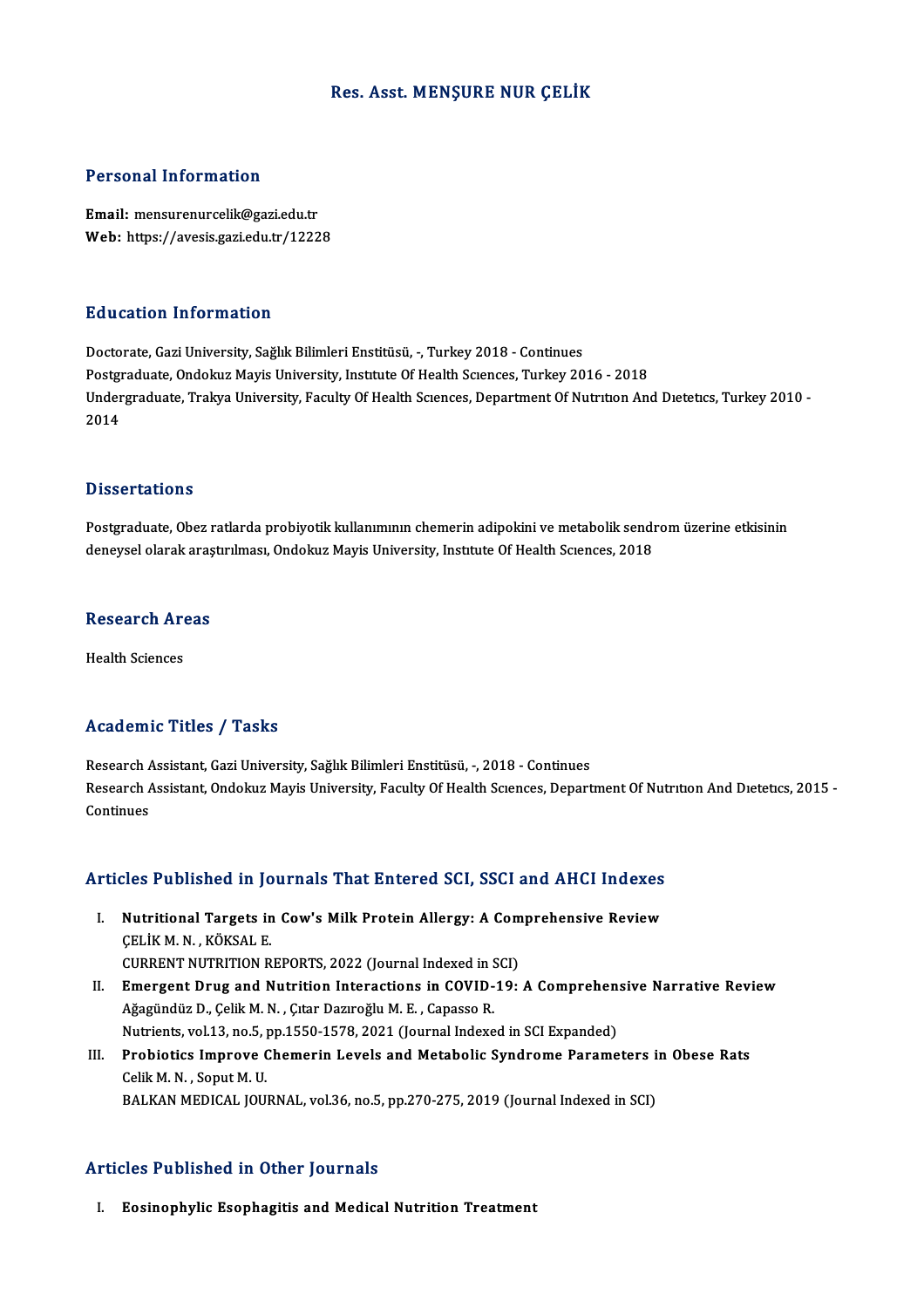CelikM.N. ,KarabudakE. Celik M. N. , Karabudak E.<br>TURKISH JOURNAL OF IMMUNOLOGY, vol.8, no.1, pp.21-28, 2020 (Journal Indexed in ESCI)<br>CÜNCEL PİR ADİROKİN: CHEMERİN Celik M. N. , Karabudak E.<br>TURKISH JOURNAL OF IMMUNOLOGY, vo<br>II. GÜNCEL BİR ADİPOKİN: CHEMERİN

- TURKISH JOURNAL OF IMMUI<br>GÜNCEL BİR ADİPOKİN: CI<br>ÇELİK M. N. , ÜNLÜ SÖĞÜT M.<br>Kosatana Tır Dargisi val 20, r GÜNCEL BİR ADİPOKİN: CHEMERİN<br>ÇELİK M. N. , ÜNLÜ SÖĞÜT M.<br>Kocatepe Tıp Dergisi, vol.20, no.2, pp.98-104, 2019 (Refereed Journals of Other Institutions)<br>Minerals and Diabatas Mallitus
- ÇELİK M. N. , ÜNLÜ SÖĞÜT M.<br>Kocatepe Tıp Dergisi, vol.20, no.2, p<br>III. Minerals and Diabetes Mellitus<br>GÜRBÜZ M., ÇELİK M. N. Kocatepe Tıp Dergisi, vol<br>Minerals and Diabete:<br>GÜRBÜZ M., ÇELİK M. N.<br>Turkiya Klinikleri Jaurna Minerals and Diabetes Mellitus<br>GÜRBÜZ M., ÇELİK M. N.<br>Turkiye Klinikleri Journal of Internal Medicine, vol.4, no.2, pp.71-83, 2019 (Refereed Journals of Other Institutions)
- IV. Gebelik ve Yeme Davranış Bozuklukları Turkiye Klinikleri Journal<br>Gebelik ve Yeme Davra<br>ÇELİK M. N. , SAMUR F. G.<br>Jinekeleji - Obstatrik ve N. Gebelik ve Yeme Davranış Bozuklukları<br>ÇELİK M. N. , SAMUR F. G.<br>Jinekoloji - Obstetrik ve Neonatoloji Tıp Dergisi, vol.15, no.3, pp.130-134, 2018 (Other Refereed National Journals)<br>EXPERIMENTAL INVESTIC ATION OF TUE EFFECT CELIK M. N. , SAMUR F. G.<br>Jinekoloji - Obstetrik ve Neonatoloji Tıp Dergisi, vol.15, no.3, pp.130-134, 2018 (Other Refereed National Journal<br>V. EXPERIMENTAL INVESTIGATION OF THE EFFECT ON THE CHEMERIN ADIPOKINE AND OBESITY
- Jinekoloji Obstetrik ve Neonatoloji<br>EXPERIMENTAL INVESTIGATION<br>PROBIOTIC USE IN OBESE RATS<br>CELIKM N. JINIJI GÖČÜT M V. EXPERIMENTAL INVESTIGATION OF THE EFFECT ON THE CHEMERIN ADIPOKINE AND OBESITY OF PROBIOTIC USE IN OBESE RATS<br>
CELIKM.N., ÜNLÜ SÖĞÜTM.

PROBIOTIC USE IN OBESE RATS<br>ÇELİK M. N. , ÜNLÜ SÖĞÜT M.<br>International Journal of Health Services Research and Policy, vol.2, no.2, pp.58-64, 2017 (Refereed Journals of<br>Other Institutione) ÇELİK M. N. , ÜNLÜ<br>International Journ<br>Other Institutions)

## 0ther Institutions)<br>Refereed Congress / Symposium Publications in Proceedings

- efereed Congress / Symposium Publications in Proceedings<br>I. EOZİNOFİLİK ÖZOFAJİT VE BESLENME TEDAVİSİNE YAKLAŞIMLAR<br>CELİKM N. KARABUDAKE roca Göngross 7 by mp.<br>EOZİNOFİLİK ÖZOFAJİT V.<br>ÇELİK M. N. , KARABUDAK E. EOZİNOFİLİK ÖZOFAJİT VE BESLENME TEDAVİSİNE YAKL<br>ÇELİK M. N. , KARABUDAK E.<br>2. Uluslararası Sağlıklı Beslenme Kongresi, 10 - 12 October 2019<br>ÜNİVERSİTE ÖÖRENCİL ERİNİN SÜT VE ÜRÜNI ERİNİ TÜYE ÇELİK M. N. , KARABUDAK E.<br>2. Uluslararası Sağlıklı Beslenme Kongresi, 10 - 12 October 2019<br>II. — ÜNİVERSİTE ÖĞRENCİLERİNİN SÜT VE ÜRÜNLERİNİ TÜKETİM DÜZEYLERİ İLE BEDEN KÜTLE<br>İNDEKSI ERİ ARASINDAKİ İLİSKİ ÜZERİNE RİR ARAS
- 2. Uluslararası Sağlıklı Beslenme Kongresi, 10 12 October 2019<br>ÜNİVERSİTE ÖĞRENCİLERİNİN SÜT VE ÜRÜNLERİNİ TÜKETİ<br>İNDEKSLERİ ARASINDAKİ İLİŞKİ ÜZERİNE BİR ARAŞTIRMA<br>AYDIN B. TEVEİKOĞLU PEHLİYANL, CELİK M.N ÜNİVERSİTE ÖĞRENCİLERİNİN SÜT VE ÜRÜN<br>İNDEKSLERİ ARASINDAKİ İLİŞKİ ÜZERİNE B<br>AYDIN B., TEVFİKOĞLU PEHLİVAN L., ÇELİK M. N.<br>1st INTERNATIONAL HEALTH SCIENCE AND LIEE İNDEKSLERİ ARASINDAKİ İLİŞKİ ÜZERİNE BİR ARAŞTIRMA<br>AYDIN B., TEVFİKOĞLU PEHLİVAN L., ÇELİK M. N.<br>1st INTERNATIONAL HEALTH SCIENCE AND LIFE CONGRESS, 2 - 05 May 2018<br>CHEMERIN, KRONİK HASTALIKLAR İÇİN BİR BELİRTEC OLARLI RAJ AYDIN B., TEVFİKOĞLU PEHLİVAN L., ÇELİK M. N.<br>1st INTERNATIONAL HEALTH SCIENCE AND LIFE CONGRESS, 2 - 05 May 2018<br>III. CHEMERİN: KRONİK HASTALIKLAR İÇİN BİR BELİRTEÇ OLABİLİR Mİ?<br>CELİK M.N. ÜNLÜ SÖĞÜT M
- 1st INTERNATIONAL HEALTH<br>CHEMERİN: KRONİK HAST<br>ÇELİK M. N. , ÜNLÜ SÖĞÜT M.<br>1st INTERNATIONAL HEALTH CHEMERİN: KRONİK HASTALIKLAR İÇİN BİR BELİRTEÇ OLABİLİR Mİ?<br>ÇELİK M. N. , ÜNLÜ SÖĞÜT M.<br>1st INTERNATIONAL HEALTH SCIENCE AND LIFE CONGRESS (IHSLC 2018), 2 - 05 May 2018<br>QBEZ BATLARDA BROBİYOTİK KULLANIMININ CHEMERİN ADİROK
- ÇELİK M. N. , ÜNLÜ SÖĞÜT M.<br>1st INTERNATIONAL HEALTH SCIENCE AND LIFE CONGRESS (IHSLC 2018), 2 05 May 2018<br>IV. OBEZ RATLARDA PROBİYOTİK KULLANIMININ CHEMERİN ADİPOKİNİ VE OBEZİTE ÜZERİNE<br>ETKİSİNİN DENEYSEL OLARAK ARA 1st INTERNATIONAL HEALTH SCIENCE AND LIFE CON<br>OBEZ RATLARDA PROBIYOTIK KULLANIMININ (<br>ETKİSİNİN DENEYSEL OLARAK ARAŞTIRILMASI ÇELİKM.N. ,ÜNLÜSÖĞÜTM. CELIK M. N. , ÜNLÜ SÖĞÜT M.<br>International Natural and Health Science Conference (INHSC 2017), Antalya, Turkey, 19<br>V. Evaluation Of The B12 Vitamin And Folic Acid Levels In Psychiatric Diseases<br>V.U.ING G. E. ÜNLÜ SÖĞÜT M. G

International Natural and Health Science Conference (INHSC 2017), Antalya, Turkey, 19 - 21 October 2017

- International Natural and Health Science Conference (INHSC 2<br>Evaluation Of The B12 Vitamin And Folic Acid Levels In<br>KILINÇ G.E., ÜNLÜ SÖĞÜT M., ÇELİK M.N., KÜÇÜKKARACA H.<br>Association of Thrace Universities 1st Internationa Evaluation Of The B12 Vitamin And Folic Acid Levels In Psychiatric Diseases<br>KILINÇ G. E. , ÜNLÜ SÖĞÜT M., ÇELİK M. N. , KÜÇÜKKARACA H.<br>Association of Thrace Universities 1st International Health Sciences Congress, 23 - 25 KILINÇ G. E. , ÜNLÜ SÖĞÜT M., ÇELİK M. N. , KÜÇÜKKARACA H.<br>Association of Thrace Universities 1st International Health Sciences Congress, 23 - 25 November 2017<br>VI. Determination Of The Vitamin B12 Level In Psychiatric Dise
- VI. Determination Of The Vitamin B12 Level In Psychiatric Diseases: Case Of Samsun Province KÜÇÜKKARACA H., ÇELİKM.N., ÜNLÜ SÖĞÜTM., KILINÇ G. E. Association of Thrace Universities 1st International Health Sciences Congress, 23 - 25 November 2017 KÜÇÜKKARACA H., ÇELİK M. N. , ÜNLÜ SÖĞÜT M., KILINÇ G. E.<br>Association of Thrace Universities 1st International Health Sciences Congress, 23 - 25 November 2017<br>VII. Determination Of Information Levels On Functional Nutritio
- ÜNLÜ SÖĞÜT M., KÜÇÜKKARACA H., KILINÇ G. E. , ÇELİK M. N.<br>Association of Thrace Universities 1st International Health Sciences Congress, 23 25 November 2017 Determination Of Information Levels On Functional Nutrition In Health Education Students<br>ÜNLÜ SÖĞÜT M., KÜÇÜKKARACA H., KILINÇ G. E. , ÇELİK M. N.<br>Association of Thrace Universities 1st International Health Sciences Congre
- UNLU SÖĞUT M., KÜÇÜKKARACA H., KILINÇ G. E. , ÇELİK M. N.<br>Association of Thrace Universities 1st International Health Sciences Congress, 23 25 November 2017<br>VIII. Evaluation Of Functional Nutrition Consumption Studies Of ÇELİK M. N. , KILINÇ G. E. , KÜÇÜKKARACA H., ÜNLÜ SÖĞÜT M., SÖKÜLMEZ KAYA P.<br>Association of Thrace Universities 1st International Health Sciences Congress, 23 - 25 November 2017 Evaluation Of Functional Nutrition Consumption Studies Of Health Sciences Faculty Studen<br>CELİK M. N. , KILINÇ G. E. , KÜÇÜKKARACA H., ÜNLÜ SÖĞÜT M., SÖKÜLMEZ KAYA P.<br>Association of Thrace Universities 1st International Hea
- IX. Hemodiyaliz Hastalarında Serum Paraoksanaz Aktivesi, Total Antioksidan ve Oksidan Kapasitenin Association of Thrace Universities 1st International Health<br>Hemodiyaliz Hastalarında Serum Paraoksanaz Akti<br>Beslenme Durumu İle İlişkisinin Değerlendirilmesi<br>CELİK M.N., KÜÇÜKKARAÇA H. KU INC C.E., ÜNLÜ SÖĞÜ Hemodiyaliz Hastalarında Serum Paraoksanaz Aktivesi,<br>Beslenme Durumu İle İlişkisinin Değerlendirilmesi<br>ÇELİK M. N. , KÜÇÜKKARACA H., KILINÇ G. E. , ÜNLÜ SÖĞÜT M.<br>ULUSLARARASI SAĞLIKLLERSI FNME KONGRESİ, GASTROİNTI ÇELİK M. N. , KÜÇÜKKARACA H., KILINÇ G. E. , ÜNLÜ SÖĞÜT M.<br>ULUSLARARASI SAĞLIKLI BESLENME KONGRESİ: GASTROİNTESTİNAL HASTALIKLAR, 5 - 07 October 2017
- X. Assessment of serum paraoxanase activity, total oxidant and antioxidant capacity in relation to